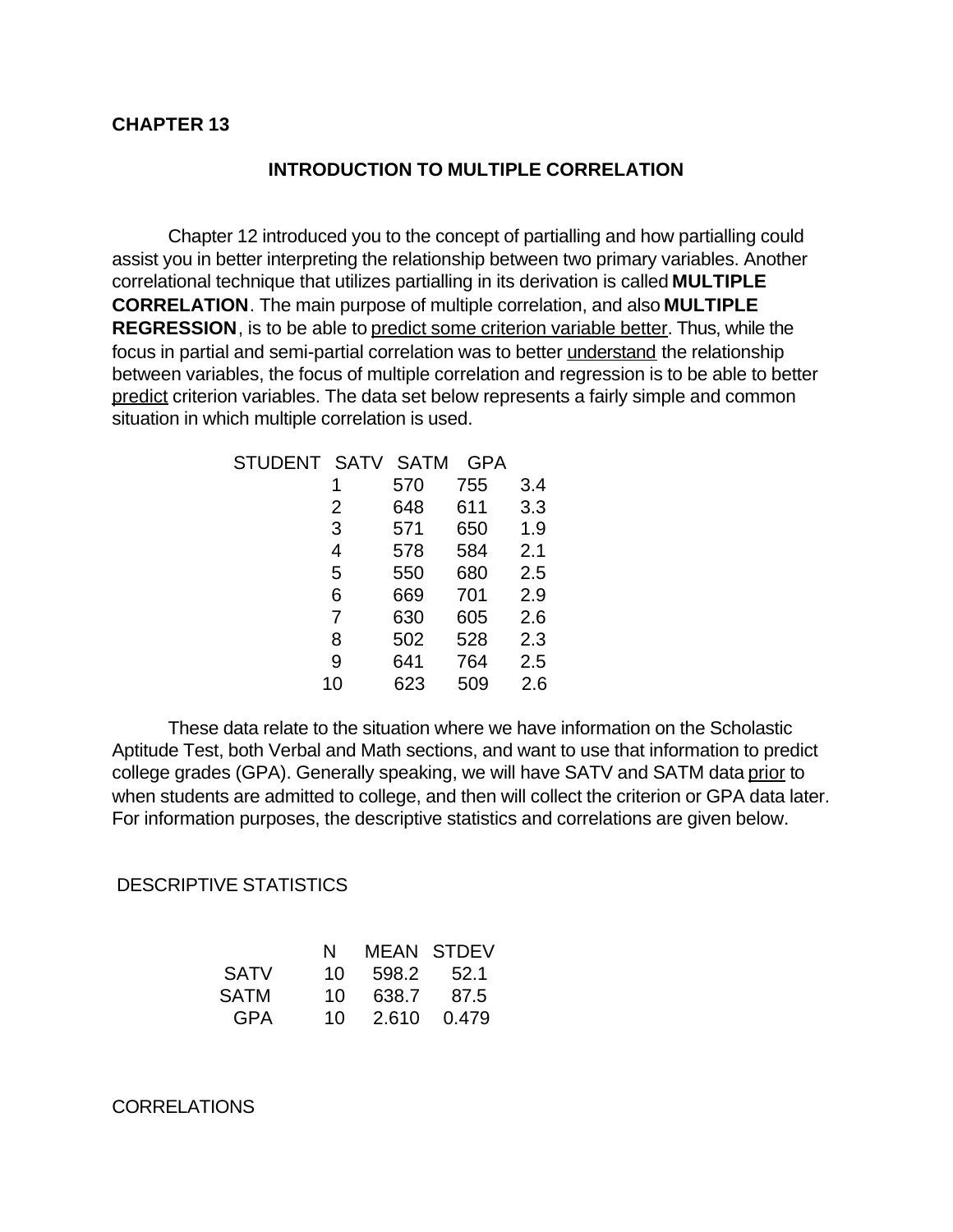|            | SATV SATM         |
|------------|-------------------|
| SATM 0.250 |                   |
|            | GPA  0.409  0.340 |

 What if we are interested in the best possible prediction of GPA? If we use only one predictor variable, either SATV or SATM, the predictor variable that correlates most highly with GPA is SATV with a correlation of .409. Thus, if you had to select one predictor variable, it would be SATV since it correlates more highly with GPA than does SATM. As a measure of how predictable the GPA values are from SATV, we could simply use the correlation coefficient or we could use the coefficient of determination, which is simply r squared. Remember that r squared represents the proportion of the criterion variance that is predictable. That value or coefficient of determination is as follows.

 2 2  $r = .409 = 0.167281$ (SATV)(GPA)

Approximately 16.7 percent of the GPA criterion variance is predictable based on using the information available to us by having students' SATV scores. Actually, we might have done the regression analysis using SATV to predict GPA and these results would have been as follows. This is taken from Minitab output; see page 108 for another example.

The regression equation is: PREDICTED GPA = 0.36 + 0.00376 SATV

|  | Predictor Coef Stdev t-ratio p             |  |
|--|--------------------------------------------|--|
|  | Constant 0.359 1.780 0.20 0.845            |  |
|  | SATV 0.003763 0.002966 1.27 0.240          |  |
|  |                                            |  |
|  | $s = 0.4640$ R-sq = 16.7% R-sq(adj) = 6.3% |  |

Notice that in the output from the regression analysis includes an r squared value (listed as R-sq) and that value is 16.7 percent. In this regression model, based on a Pearson correlation, we find that about 17% of the criterion variance is predictable. But, can we do better? Not with one of the two predictors. However, we see that the best single predictor of GPA in this case is SATV accounting for approximately 16.7 percent of the criterion variance. The correlation we find between SATV and GPA is .409. But, it is obvious that we have a second predictor (SATM) that, while not correlating as high with GPA as SATV, does still have a positive correlation of .34 with GPA. In selecting SATV as the best single predictor, it is not because the SATM has no predictability but rather that SATV is somewhat better. Perhaps it would make sense to explore the possibility of combining the two predictors together in some way to take into account the fact that both do correlate with the criterion of GPA. Is it possible that by combining SATV and SATM together in some way that we can improve on the prediction that is made when only selecting SATV in this case? By using both SATV and SATM added together in some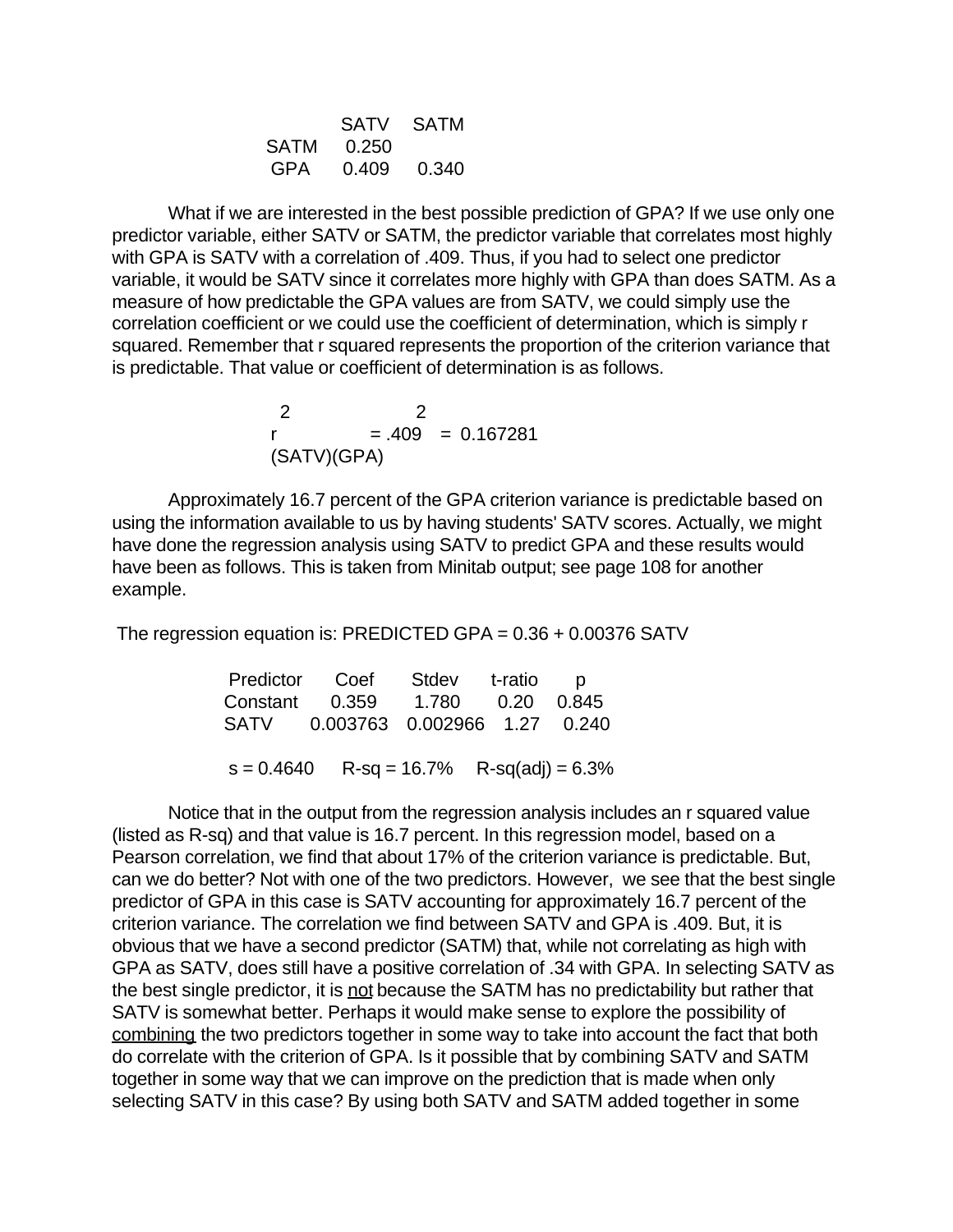fashion as a new variable, can we find a correlation with the criterion that is larger than .409 (the larger of the two separate r values) or account for more criterion variance than 16.7%?

Remember I mentioned when using Minitab to do the regression analysis, that the basic format of the regression command is to indicate first which variable is the criterion, then indicate how many predictor variables there are, and then finally indicate which columns represent the predictor variables. For a simple regression problem, there would be one criterion and one predictor variable. However, the regression command allows you to have more than one predictor. For example, if we wanted to use both SATV and SATM as the combined predictors to estimate GPA, we would need to modify the regression command as follows: c3 is the column for the GPA or criterion variable, there will be 2 predictors, and the predictors will be c1 and c2 (where the data are located) for the SATV and SATM scores. Also, you can again store the predicted and error values. See below. MTB > **regr c3 2 c1 c2 c10(c4); <---- Minitab command line** SUBC> **resi c5. <---- Minitab subcommand line**

The regression equation is:  $GPA = -0.18 + 0.00318 SATV + 0.00139 SATM$ 

 $s = 0.4778$  R-sq = 22.8% R-sq(adj) = 0.7%

As usual, the first thing that appears from the regression command is the regression equation. In the simple regression case, there will be an intercept value and a slope value that are attached to the predictor variable. However, in this multiple regression case, the regression equation needs to have the second predictor variable included and there will be a "weight" or "slope-like" value also attached to the second predictor variable, SATM in this instance. To make specific predictions using the equation, we would need to substitute both the SATV and SATM scores into the equation and then come up with the predicted GPA value. For example, for the first student who obtained 570 on SATV and 755 on SATM, the predicted GPA value would be as follows.

 PREDICTED GPA' = -.18 + .00318 (570) + .00139 (755)  $= 2.68$ 

If the predicted GPA is 2.68 and the real GPA is 3.4, that means that this prediction is 2.68 - 3.4 = -.72 in error; that is, the predicted value in this case underestimates the true value by .72 of a GPA unit. Since the predicted GPA values and errors have been stored in columns, we can look at all the data. As is normally the case, some of the predictions are overestimates (case 3 for example) and some are underestimates (case 8 for example). In fact, if you added up the errors, you would find (within round-off error), that the sum would be 0 since the overestimates and underestimates will balance out over the full set of data. Look at the data and statistics below.

STUDENT SATV SATM GPA PredGPA ErrGPA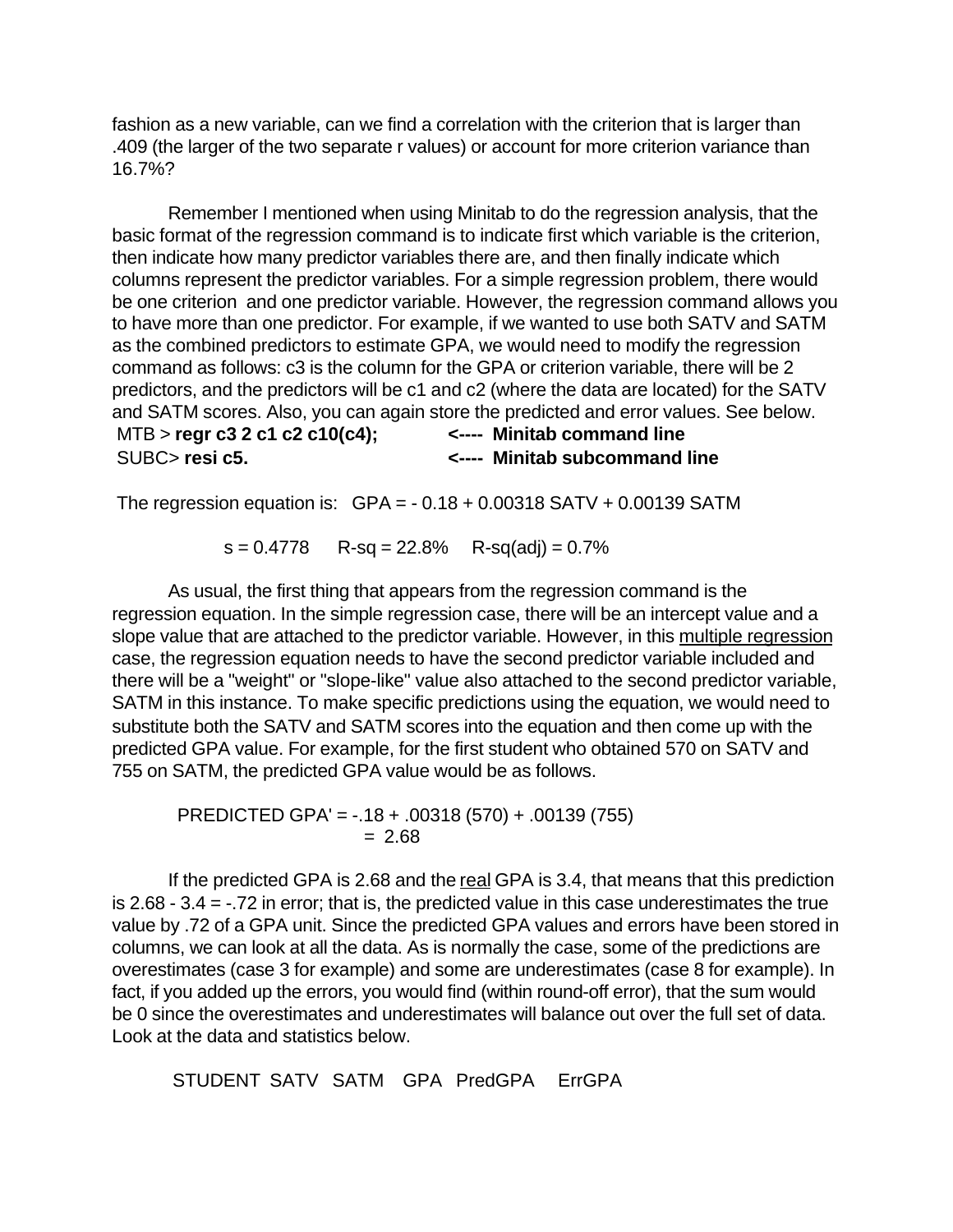| 1  | 570 | 755 | 3.4 | 2.68174 | 0.718265    |
|----|-----|-----|-----|---------|-------------|
| 2  | 648 | 611 | 3.3 | 2.72990 | 0.570098    |
| 3  | 571 | 650 | 1.9 | 2.53920 | $-0.639197$ |
| 4  | 578 | 584 | 2.1 | 2.46986 | $-0.369860$ |
| 5  | 550 | 680 | 2.5 | 2.51406 | $-0.014059$ |
| 6  | 669 | 701 | 2.9 | 2.92158 | $-0.021575$ |
| 7  | 630 | 605 | 2.6 | 2.66434 | $-0.064343$ |
| 8  | 502 | 528 | 2.3 | 2.15049 | 0.149506    |
| 9  | 641 | 764 | 2.5 | 2.91998 | $-0.419977$ |
| 10 | 623 | 509 | 2.6 | 2.50886 | 0.091142    |

## CORRELATIONS

|                              |                   |                                | SATV SATM GPA PredGPA |
|------------------------------|-------------------|--------------------------------|-----------------------|
|                              | SATM 0.250        |                                |                       |
|                              | GPA  0.409  0.340 |                                |                       |
| PredGPA  0.858  0.712  0.477 |                   |                                |                       |
|                              |                   | ErrGPA 0.000 0.000 0.879 0.000 |                       |

The first 3 correlations at the top of the matrix are the intercorrelations amongst the 3 primary variables: the two predictors and the criterion (these are underlined). Notice that the correlation of each predictor with the residuals is 0 (these are slanted); recall from the discussion of partial corrlation the fact was mentioned that the predictor will be uncorrelated with the residual or error values. The most important correlation in the matrix is between GPA, or the actual criterion, and the predicted GPA: this correlation is .477 (this has been bolded). When we combine the two predictors in some optimal way by using the weights in the regression equation (.00318 for SATV and .00139 for SATM), we find that this combination produces a correlation of .477 with the criterion. In the literature, **THE CORRELATION BETWEEN THE ACTUAL CRITERION VARIABLE AND THE PREDICTED CRITERION VARIABLE** (based on a weighted combination of two or more predictors) **IS CALLED THE MULTIPLE CORRELATION**. The symbolism is as follows.

 $R_{Y.12} = r_{(GPA)(GPA')}$  = multiple correlation

In simple regression, it is commonplace to use a "small" r to indicate correlation but to differentiate it from the multiple predictor case, where we use captial R for multiple correlation. The subscripts Y.12 simply mean (in this case) that Y is the criterion variable that is being predicted by a best weighted combination of predictors 1 and 2. Again, note that this multiple correlation value is .477.

Recall that when we used the single predictor that most highly correlated with GPA, we selected SATV since it had the higher of the two predictor-criterion correlations: .409 versus .34 for SATM. Also recall that SATV accounted for approximately 16.7 percent (.409 SQUARED = 16.7%) of the criterion variance. Thus, did we do better than a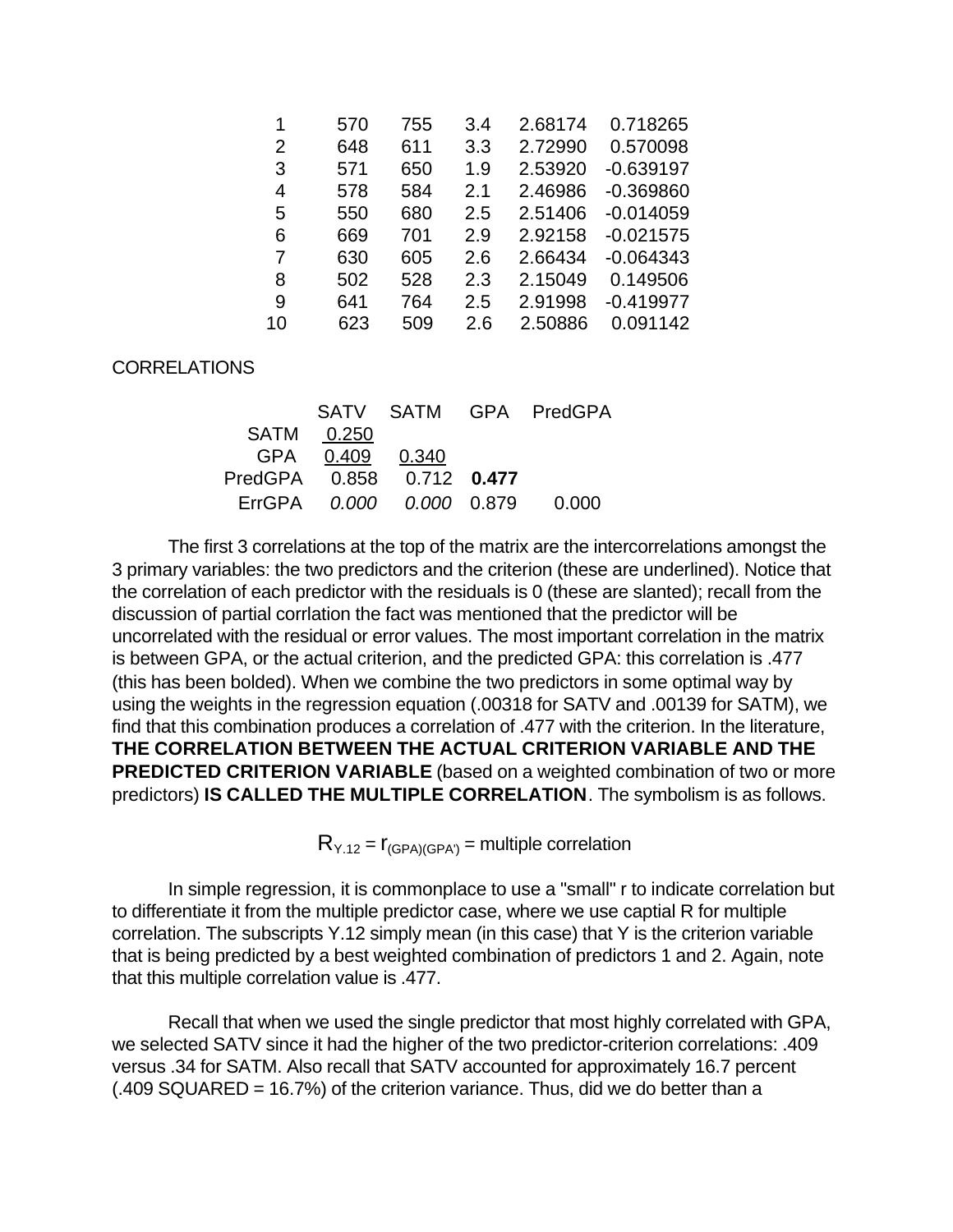correlation of .409 or 16.7% predictable variance? In this case we did! Compared to the simple correlation of SATV with GPA which was .409, the multiple correlation combining both predictors together is .477, a difference of .068 in the higher direction. As for the proportion of predictable variance or r squared value, .477 squared = 22.8 percent or a gain of 22.8 - 16.7 = 6.1 percent in predictable variance. Whether you consider the increase in the correlation or the increase in the r squared value (r squared versus R squared), there is some improvement in the prediction of the criterion. Here is an instance where the combination of two predictors does a better job of estimating the criterion than only using one predictor variable. While there is some improvement in the predictibility in this case, that does not always happen. The factors that determine whether there is improvement or not will be discussed later.

## **Multiple R Formula**

In the section on partial correlation, a shortcut formula for finding the partial r value was presented that was based on the intercorrelations of all three variables. There is a comparable shortcut formula for the multiple correlation that works in the case where there are two predictors and one criterion. See the formula below.

RY.12' r 2 1Y%r 2 2Y&r 1Y (r 2Y (r 12 1&r 2 12

The relevant correlations for R are shown below.

$$
r = .25 \t r = .409 \t r = .34
$$
  
12 \t 1Y \t 2Y

$$
2 2
$$
  
.409 + .34 - 2 \* .409 \* .34 \* .25  
R = Sqrt( )))))))))))))))))))))))))))))))))))))))))))))))))))))))))))))))))))))))))))))))))))

 In the formula, make sure you take the square root! Of course, if you square the multiple R value of .477, you obtain the proportion of criterion variance that is predictable based on using the combination of the two predictors to estimate the criterion. This proportion is 22.8 percent which is one part of the regression output when doing the multiple regression equation. It is very commonplace in the multiple correlation literature to report R squared as the relationship strength indicator.

As was indicated earlier, there is a connection between the partialling process that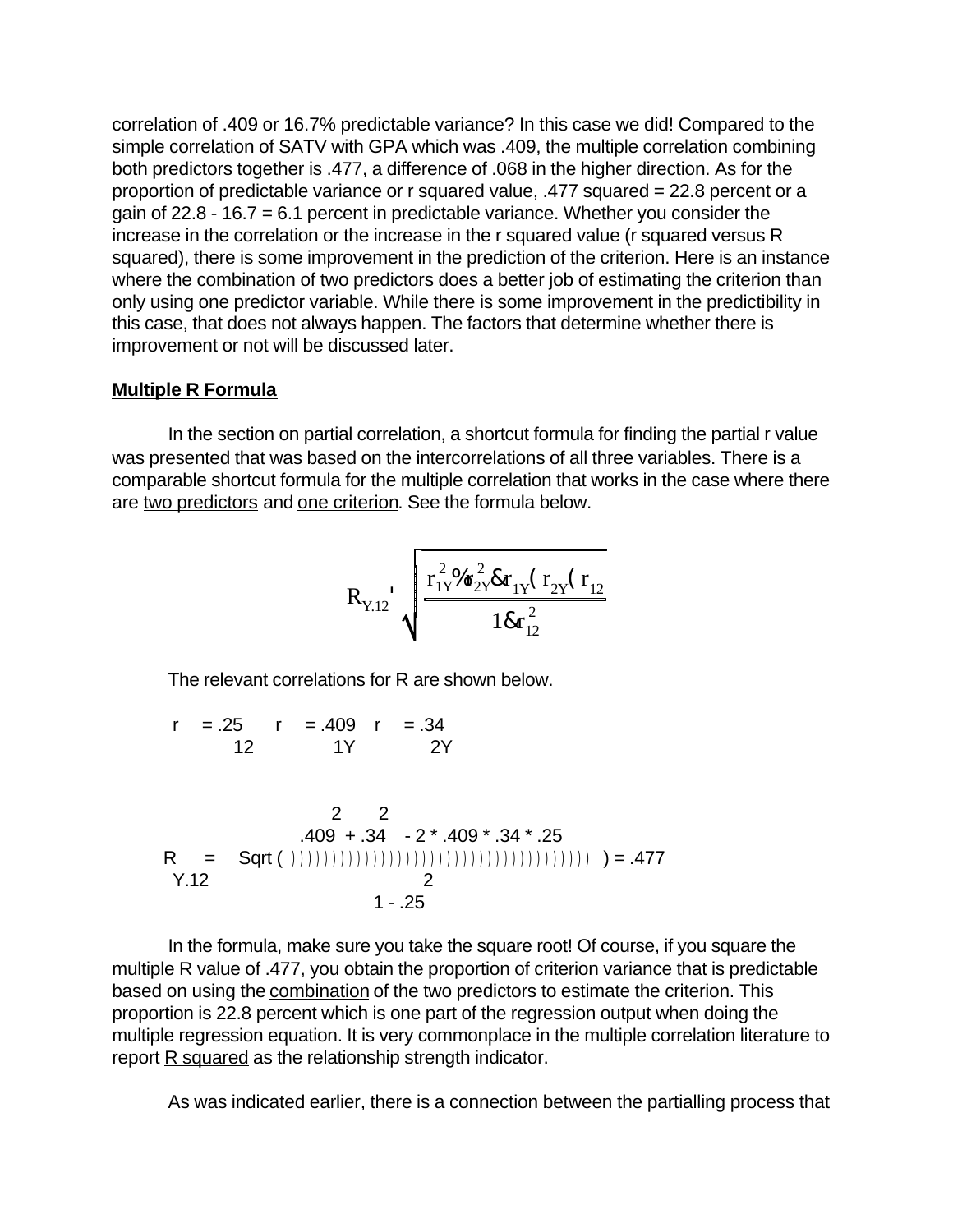was discussed in Chapter 12, and the process of obtaining and interpreting the multiple correlation. The connection is based on the notion that if we could obtain the amount of variance that is predictable on the criterion based on using both predictors, then that would be R squared. And, if one knows R squared, it is a simple matter to take the square root to obtain the multiple correlation value or R. Let's see how the partialling process can help us find the multiple correlation.

Recall from the example above, that there were positive intercorrelations among all 3 variables: each predictor correlated with the criterion (.409 and .34), and the two predictors correlated with each other (.25). We could depict this situation by using the following Venn diagram. Overlapping circles are used to indicate when two variables correlate with each other: the more they overlap, the more they correlate.



 In this case, since all variables correlate with one another, all 3 circles will overlap to some extent. The Y circle is meant to represent the variance on the criterion, and the 1 and 2 circles are meant to represent the variances on the two predictor variables. The small lettered areas A, B, C and D represent where each of the variables overlaps with each other. Not only does predictor variable 1 overlap and correlate with Y (areas A and B), does predictor variable 2 overlap and correlate with Y (areas B and C), note that the two predictor variables overlap and correlate with one another (areas B and D).

If you want to explore how well the combination of predictor variables 1 and 2 estimates or predicts the criterion variable Y, you need to see the extent to which the predictors overlap with Y. In this case, whereas 1 overlaps with Y in areas A and B, and 2 overlaps with Y in areas B and C, both 1 and 2 overlap with Y in areas A plus B plus C. Therefore, the combination of predictors 1 and 2 overlaps more (in total) with the criterion variable Y than does either predictor variable separately. Since the overlap of 1 and 2 is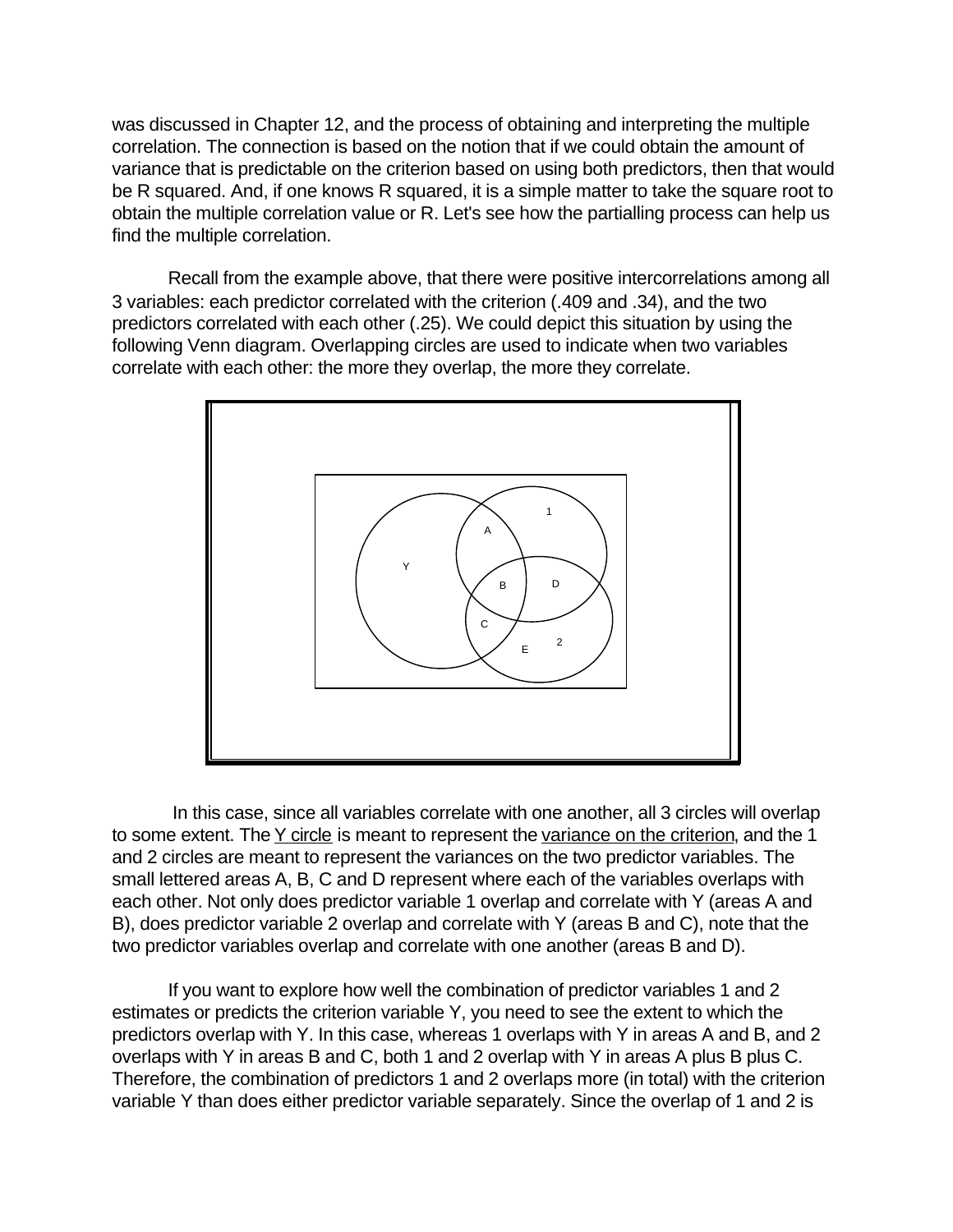larger than 1 only or 2 only, the overall overlap (which represents the R squared amount or proportion of predictable variance computation) will be greater using both predictor variables in this case. If we could calculate the area  $A + B + C$  relative to the Y area, that would give us the R squared or proportion of Y variance that is needed. With this R squared amount, we can then easily take the square root and that will give us the multiple correlation value or R. Let's see how this is accomplished.

The first thing we do is to select one of the two predictor variables and find the overlapping area between that predictor and the criterion variable Y. Let's start with SATV which is the first predictor variable. The area where it overlaps with Y is area  $A + B$  and is found by the coefficient of determination which is simply the square of the correlation between 1 and Y. From the correlation matrix above, this correlation is .409; therefore, r square = .409 squared or 16.7 percent or .167 as a proportion. This is the square of a zero order correlation between predictor variable 1 or SATV and the criterion variable Y or GPA. See below.

$$
\begin{array}{rcl} 2 & 2 \\ r & = .409 & = 16.7 \% \end{array}
$$

The second step is to consider the overlapping area between predictor variable 2 and the criterion Y variable. This is represented by the areas  $B + C$ . Again, we could find that proportionate area by using the square of the correlation between 2 and Y and that would be: .34 squared or 11.56 percent.

$$
2 \t 2 \t r = .34 = 11.56\%
$$
  
2Y

However, if we look at the overlap of 1 with Y or 16.7 percent and the overlap of 2 with Y or 11.56 percent. this totals to 16.7 + 11.56 or about 28.26 percent of the total area of Y. Since we have already done the multiple regression analysis and have found the multiple correlation of .477, that means the the "correct" amount of overlapping variance is .477 squared or about 22.8 percent. Therefore, the amount of overlapping that we have by taking the square of each predictor-criterion correlation (16.7 + 11.56 = 28.26) yields an amount that is too large. Why?

If you look at the diagram, you can see that 16.7 percent is the combination of areas  $A + B$ , and that the 11.56 percent is the combination of the areas  $B + C$ . So, if we use both of these values, we have included the B area twice. We need some way to look at the total of the overlapping areas of 1 with Y and 2 with Y but only include the B area once. Here is how that can be done.

Notice that predictor variable 1 (SATV) overlaps or correlates with predictor variable 2 (SATM). Recall that if you use some variable as a predictor of another variable,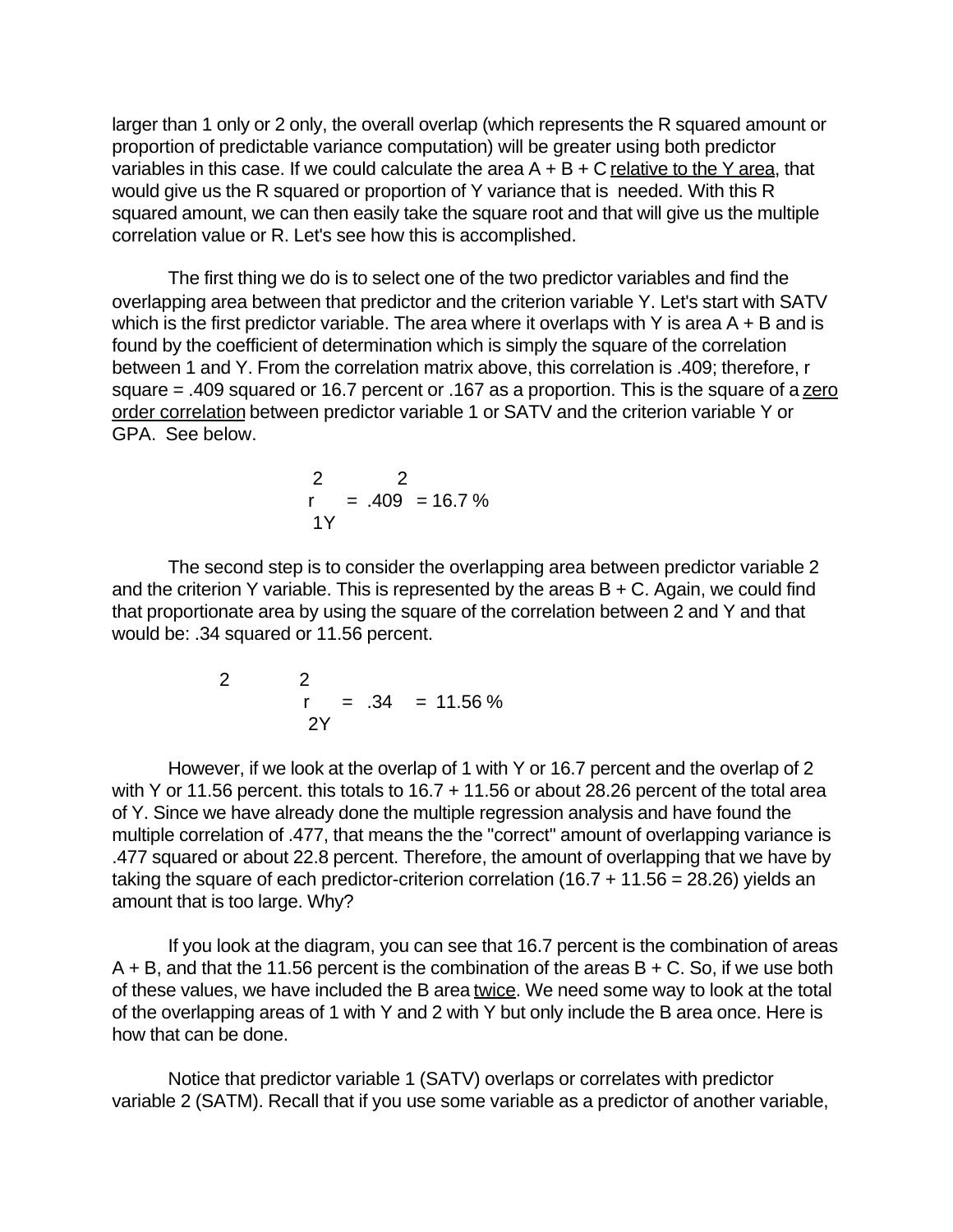then that predictor will correlate 0 with the residual or error scores. So, what about the possibility of using SATV (variable 1) as the predictor of SATM (variable 2)? The correlation between them is .25 and the overlapping areas of B + D would represent the r squared amount or .25 squared. However, the areas on SATM (variable 2) also include C and E and represent the non-overlapping part of the relationship between SATV (1) and SATM (2). Non-overlapping areas mean uncorrelated segments and this area would represent the error score part of the SATM variance. Therefore, if we first use SATV or variable 1 to predict SATM or variable 2 so as to partial SATV from SATM, the residual or error scores on SATM will represent the areas of  $C + E$ . Then, if we look at the correlation between the error scores on SATM having removed the influence of SATV, we could examine the semi-partial correlation of SATM with the criterion Y or the GPA variable. The reason this is a semi-partial correlation is because we remove the influence of SATV from SATM only and do not also remove the influence of SATV from GPA or Y. [ Note: if you used the partial correlation formula, you would be removing the area of B again.] Thus, we need the first order semi-partial correlation of SATM with GPA having removed the influence of SATV from SATM only.

One way to obtain this semi-partial correlation would be to do the regression analysis using SATV to predict SATM and then obtain error or residual scores or ErSATM. Then we could correlate this ErSATM variable with the GPA variable and that would be our semi-partial correlation. Another way would be to use the shortcut formula for the semipartial correlation. Remember (from Chapter 12) that it looks almost identical to the partial correlation formula but only has one radical term in the denominator. In this case, the primary relationship is between SATM and GPA, and the regression analysis would apply to using SATV to predict SATM. Therefore, the correlation beween SATV and SATM is the only one that would appear in the denominator. The semi-partial formula in this case would be as follows.

$$
r_{Y(2.1)} \frac{r_{Y2} \& r_{Y1} (r_{12})}{\sqrt{18r_{12}^2}}
$$

$$
.34 - (.409 * .25)
$$
  
= 1) (1) (1) (1) (1) (1) (1) (1) (1) (1) (2)  
Set (1 - .25 )  
= .246

The semi-partial correlation of .246 represents the relationship betwen SATM and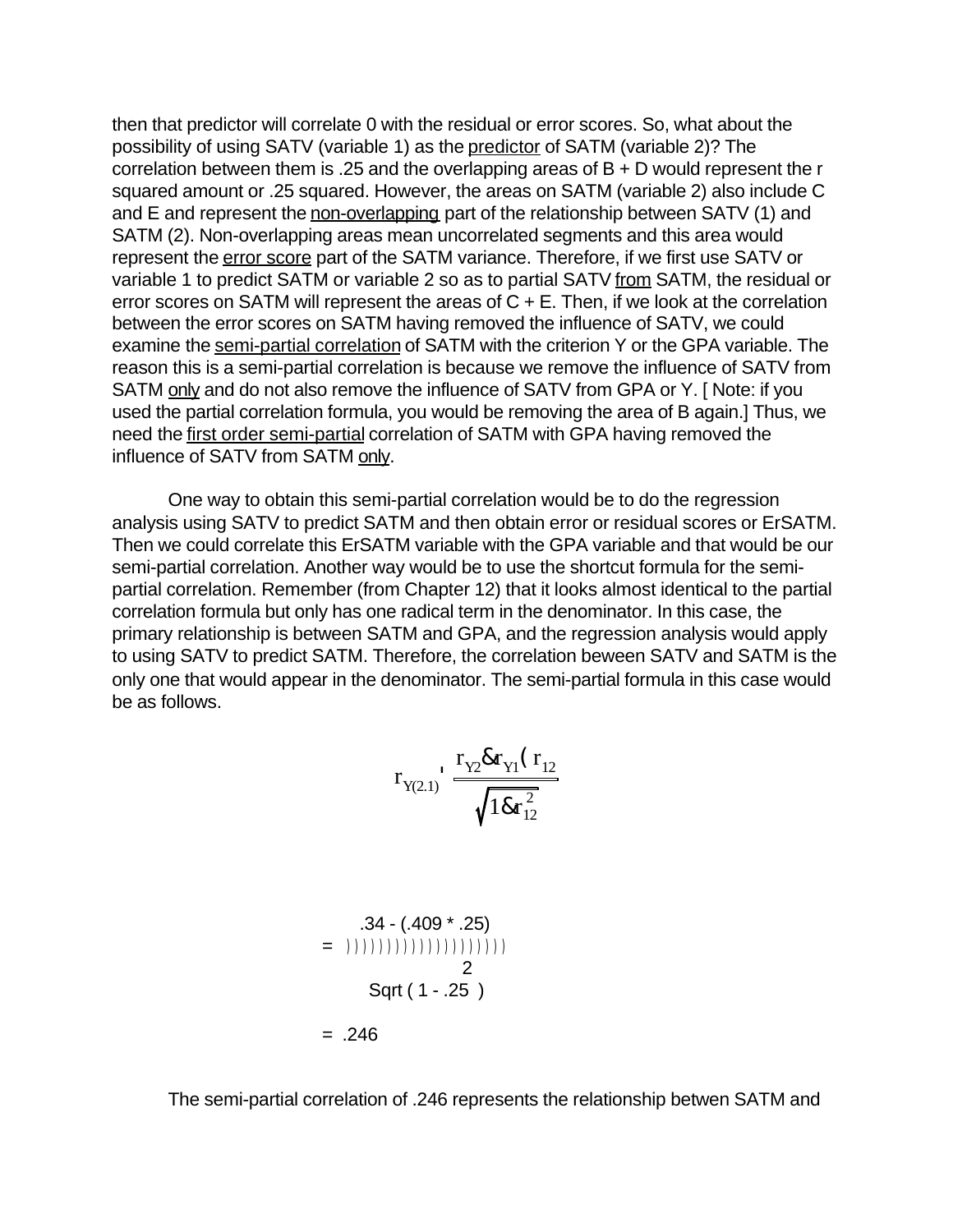GPA with the influence of SATV removed from SATM only. But, it is not actually the semipartial correlation we want here to represent the C slice of the overlap between SATM and GPA. What we actually need is the coefficient of determination which is the square of the correlation of .246 which equals .061 or about 6.1 percent. Therefore, what we now have are the following parts.

$$
2 = .409 = 16.7 \text{ percent}
$$
  
\n
$$
Y1 = .246 = 6.1 \text{ percent}
$$
  
\n
$$
Y(2.1) = \frac{246}{7} = 0.1 \text{ percent}
$$
  
\n
$$
Y(2.1) = \frac{246}{7} = 0.1 \text{ percent}
$$
  
\n
$$
Y(2.2) = \frac{22.8 \text{ percent}}{22.8 \text{ percent}}
$$

Since the 22.8 percent value represents the overlapping variance area, which is the coefficient of determination, then this represents the R squared value. Thus, if we want the multiple correlation value or R, all we have to do is to take the square root of the .228 value = .477, and recall that was the multiple correlation value found above.

### **Multiple Regression Equation Formulas**

Before leaving this example, I want to show you the computational formulas for finding the multiple regression equation: in this case, there are two predictors and one criterion variable. You may want to review the computational formulas for finding the slope and intercept for the simple regression equation that are presented in Chapter 10. The information that is used to find the slope in the simple regression formula is the correlation between the two variables (predictor and criterion) and the two standard deviations. For finding the intercept, we would need the slope that has been previously calculated and also the mean values (for the predictor and criterion). To find the multiple regression equation, we use similar descriptive statistics and correlational output. The relevant data are on pages 142 and 143.

For finding the "weight" that goes with predictor 1:

$$
b_1 \cdot \frac{r_{Y1} \& r_{Y2} (r_{12} (S_Y) \& (1 \& r_{12}^2) (S_Y) \& (1 \& r_{12}^2) (S_Y)}
$$

 .409 - .34 \* .25 \* .479 = )))))))))))))))))))))))) = .007 2 (1 - .25 ) \* 52.1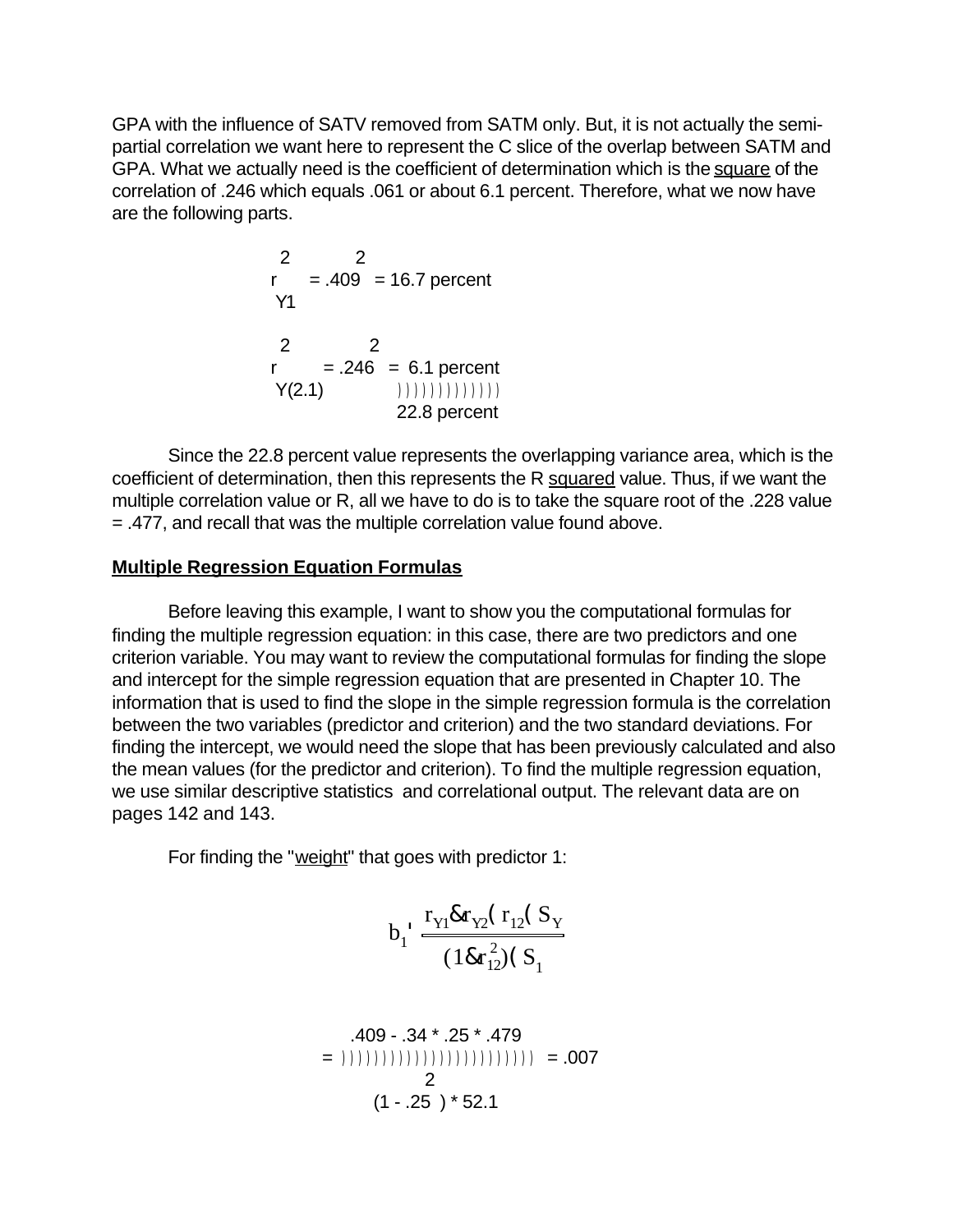For finding the "weight" that goes with predictor 2:

$$
b_2 \frac{r_{Y2} \& r_{Y1} (r_{12} (S_Y) (1 \& r_{12}^2) (S_Y) (1 \& r_{12}^2) (S_2)}
$$

$$
.34 - .409 * .25 * .479
$$
  
= (1(1(1(1(1)))(1)))(1(1)))(1(1)) (2)  
2  
(1 - .25) \* 87.5

For finding the "intercept" value or a:

ac' 
$$
\overline{Y} \& b_1(\overline{X}_1 \& b_2(\overline{X}_2
$$

$$
= 2.61 - (.007 * 598.2) - (.003 * 638.7)
$$

$$
= -3.493
$$

Thus, by using the formulas and working by hand, the multiple regression is as follows.

$$
GPA' = -3.493 + .007 SATV + .003 SATM
$$

Unfortunately, in some cases when working these equations by hand, there can be considerable round off error. Look at the values obtained by hand above and the corresponding values from Minitab's calculations: the regression equation is **GPA' = - 0.18 + 0.00318 SATV + 0.00139 SATM**. You will see that there is considerable round off error. Not only does that impact on the actual b1, b2 and a values, it would also impact on the predicted GPA values if you substitute into the regression equation. One reason for the round off error in this case is that the b1 and b2 values are multiplied by relatively large means: 598.2 and 638.7. Even a small error in b1 and/or b2, when multiplied by a large mean, will lead to considerable error. The best word of advice on this subject is to let something like Minitab do your computational work. Since Minitab and other statistical packages use many, many decimal places in the calculations, this will avoid serious round off problems.

# **Final Notes on Multiple Correlation**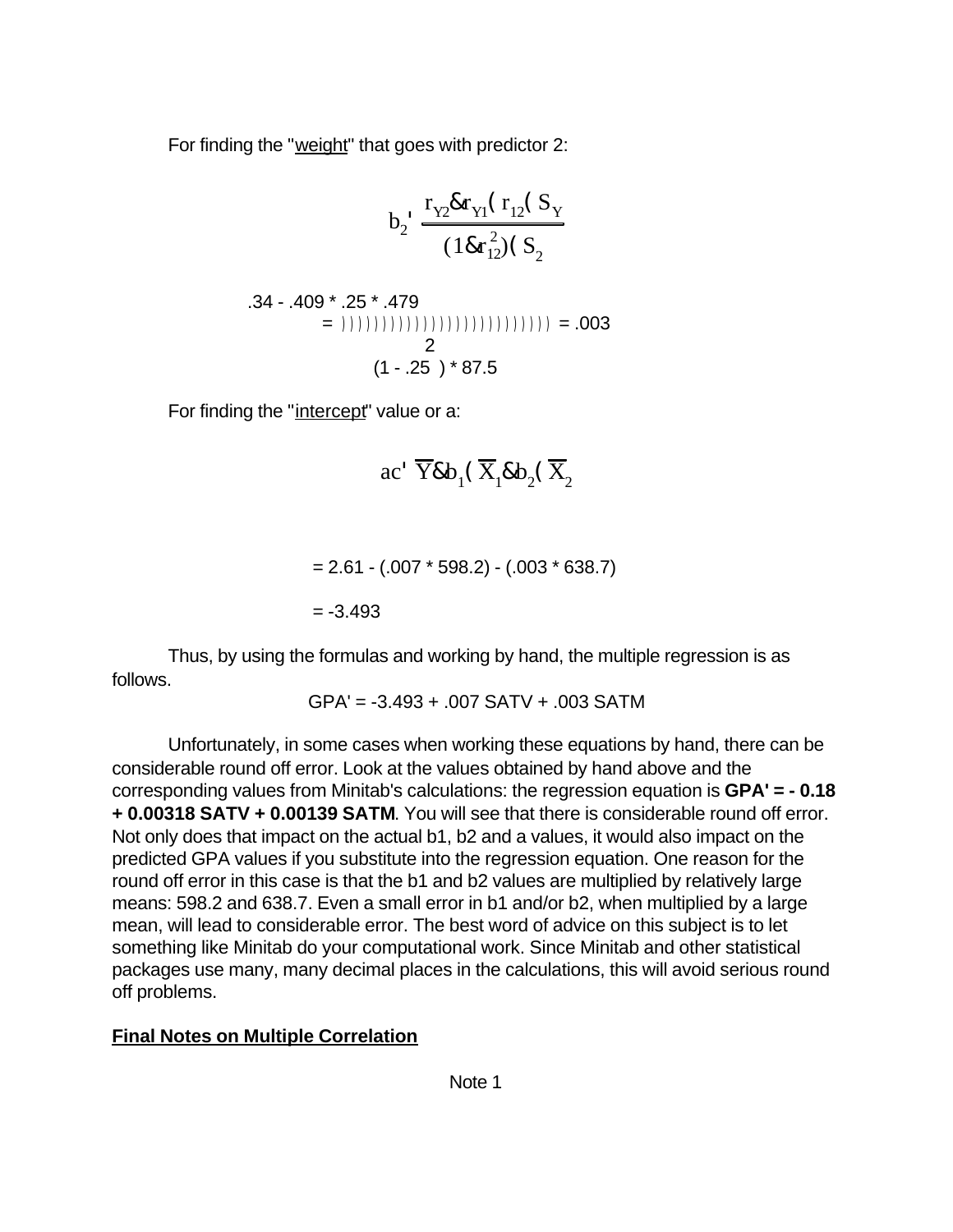It is important to understand that the example shown above represents the simplest case for multiple correlation and multiple regression where there are two predictor variables. While this is not uncommon, you must realize that many multiple regression analyses involve more than two predictor variables. Even the example where SATV and SATM were combined to predict COLGPA is generally one where high school grade point average would also be one of the predictors. Thus, in that case, there would normally be 3 predictor variables. In only showing you an example of two predictor variables, I have deliberately keep the work to a minimum and the formulas presented for finding either the multiple correlation itself or the components of the multiple regression equation are in their simplest forms. While a statistical package can find the multiple regression equation with more than two predictors easily, the computational formulas for finding these same values are not that simple.

#### Note 2

When you find the multiple regression equation, there will be what are commonly called "weights" attached to each of the independent or predictor variables. For example, in the equation using SATV and SATM to predict GPA, the "weight" attached to the SATV variable was about .003 (from the Minitab output) and the "weight" attached to the SATM variable was about .001. One could easily attach an "importance" meaning to these weights and interpret these as meaning that the variable with the largest weight is the more important one to the prediction. While this may be true in some cases, it is not necessarily true since the formulas for finding these weights involve not only correlations but also standard deviations. Thus, to some extent, the characteristics of each predictor variable (i.e., their descriptive statistics) will determine whether there is a relatively small or relatively large number for the weight. For example, if we had an equation where one predictor variable was high school grade point average and the other predictor was SATV scores, and we were combining them to predict college grade point average, the weight for the SATV predictor must necessarily be very small. This is because the equation will be multiplying the weight times an SATV value which is like 450, or 500 or 620. Since the criterion variable is a grade which is on a 4 point scale, one cannot multiply an SATV number by a large weight or else the predicted college GPA value would be something like 354, which does not fit on the grade scale. Thus, it is very important to resist trying to equate the "weights" in the multiple regression equations to meaning "importance".

#### Note 3

This final note deals with the context in which combining two or more predictor variables will enhance or increase the predictability of some criterion variable. In the first case, we should recognize that inorder for even one predictor to be used to estimate some criterion, there must be some reasonable correlation (either  $+$  or  $-$ ) with the criterion. In terms of our Venn diagram circles above, this simply means that the predictor variables must overlap to some extent with the criterion. This also is true if there are more than two predictors. Predictors will not be useful in predicting the criterion unless they overlap to some extent with the Y variable. This fact is a given. It also follows, generally, that the more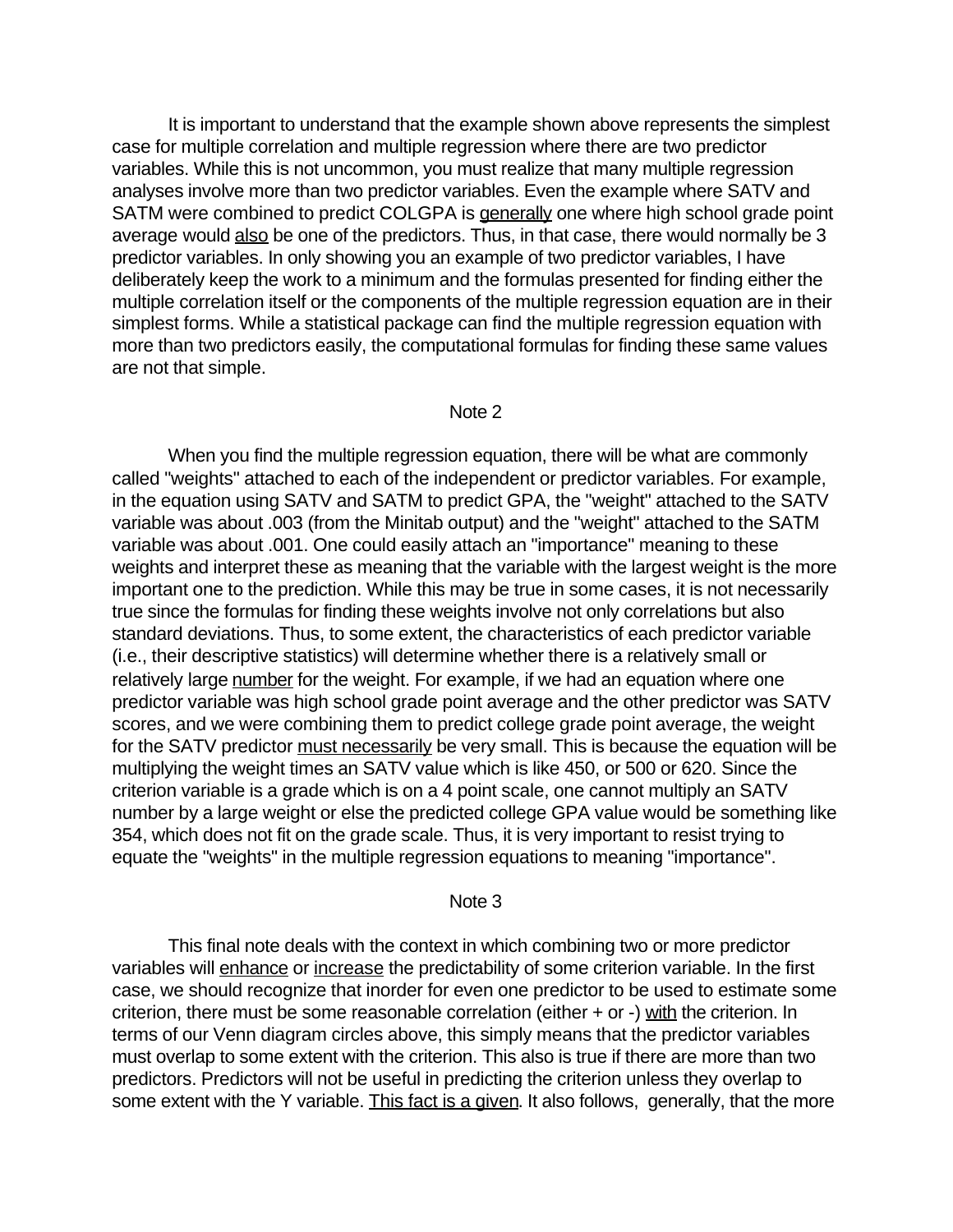the predictors overlap with the criterion, the better the criterion can be predicted; ie, the more total part of the Y circle will be overlapped by the predictors.

However, what is not precisely clear is how the relationships among the predictors will impact on whether combining predictor variables together will improve the predictability of the criterion. Note that in the example above, where the combination of the two predictors added about 6 percent predictable variance over and beyond what only one predictor would do, we see that the correlation between the two predictors was relatively low, a value of .25 from the intercorrelation table. But, what would happen if the two predictors correlated much more highly with each other? To explore that question, examine two more Venn diagrams, shown separately, on the next page.

Recall from the discussion above, the key to seeing how well the predictors estimate the criterion variable is the extent to which the overlap of the predictors accounts for as much of the criterion or Y circle as possible. In the first figure, we have a case where both predictors overlap with the criterion but the predictors also overlap or correlate with each other to a high degree. If we want to see what the total overlapping area is between the two predictors with the criterion, we need to total up areas A, B and C. But, since areas A and B represent the overlap of predictor variable 1 with the criterion, notice that the additional area in C is so small that it's addition to areas A + B would be only minimal. Because the predictor variables 1 and 2 overlap so much with each other (areas B and D), the area of overlap of 1 with 2, which includes area B, has already been accounted for in the relationship between predictor variable 1 and Y.

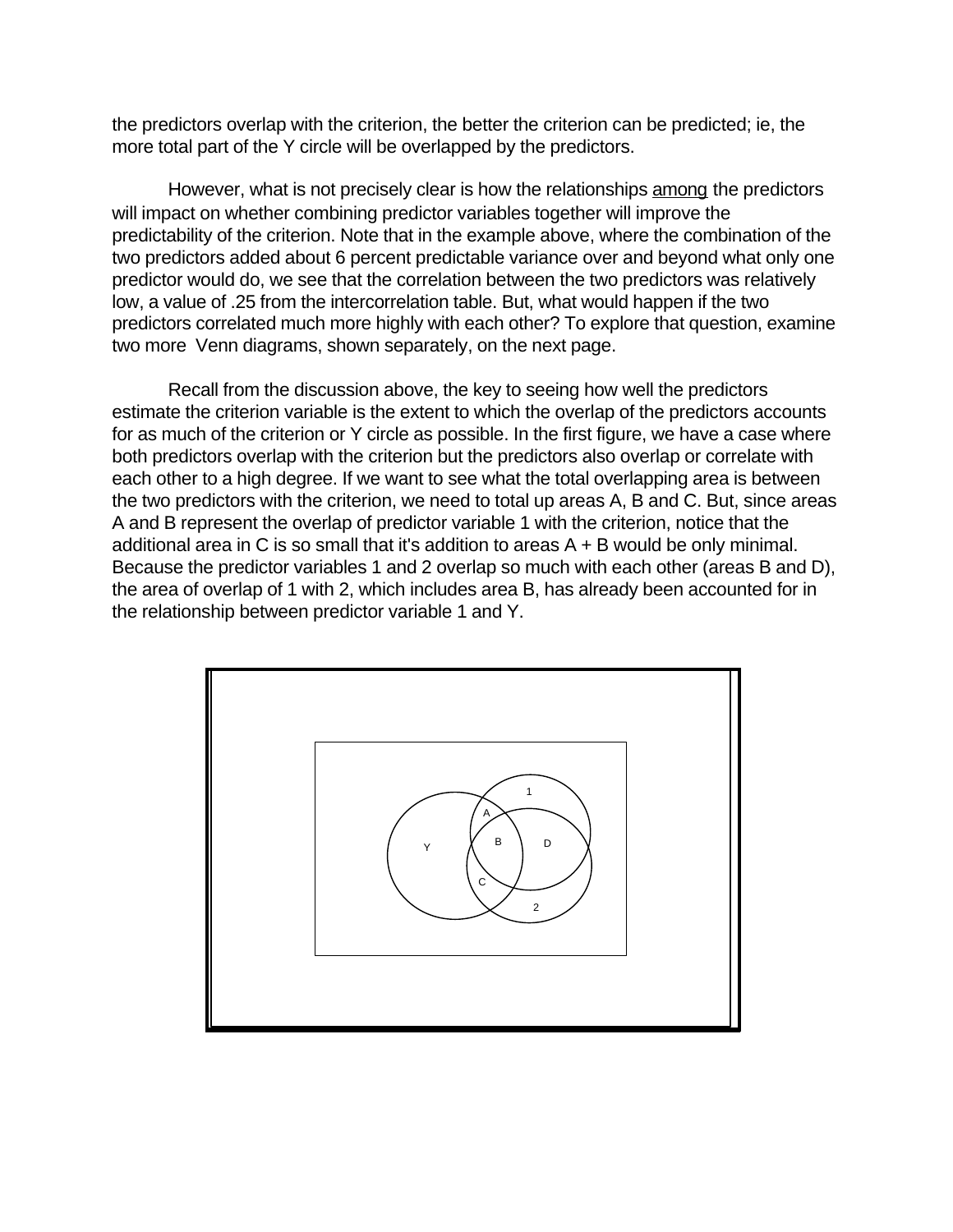

However, look at the lower graph. In this case, I have tried to keep the  $A + B$  and the B + C parts relatively the same but, what is different in this figure? Well, note that I have made much less overlap between the predictor variables. In this case, I have made the diagram reflect the fact that the predictors correlate less with each other, than in the top diagram. The net impact of that is that the  $A + B$  area between predictor 1 and Y, compared to the B + C area between predictor 2 and Y, have a much smaller common B segment. This is because the common segment between predictors 1 and 2, the  $B + D$ area, is much, much smaller. By including the relationship between predictor 2 in our equation, we are now taking over the C part, which is a large slice not accounted for by the relationship of predictor 1 with Y. By having two predictors that correlate less with each other (assuming of course the same general relationships between each predictor and the criterion), we now account for a larger total segment of the Y criterion variance. What do you think would happen if the predictors correlated 0 with each other; that is, the 1 and 2 circles would rotate away from each other so that there was no B + D area of overlap between them?

Thus, the general situation can be stated as follows. Combining two or more measures together to predict some criterion variable will be best or maximally beneficial when each of the predictors correlates with the criterion to a reasonable degree, but where the **PREDICTORS CORRELATE AS LITTLE WITH EACH OTHER AS POSSIBLE**. While the principle seems easy enough to understand, the practical implementation of this principle is not as easy to accomplish as it may appear. If there are several variables that you are considering for the prediction of some criterion, the main reason why you may select these "potential" predictors is the fact that you know that each of them (perhaps from some literature) correlates with the criterion. This means that some of these variables may be very similar to one another. If that is true, then it may be the case that the predictors will correlate with each other at a moderate level. Thus, the trick is to select predictors that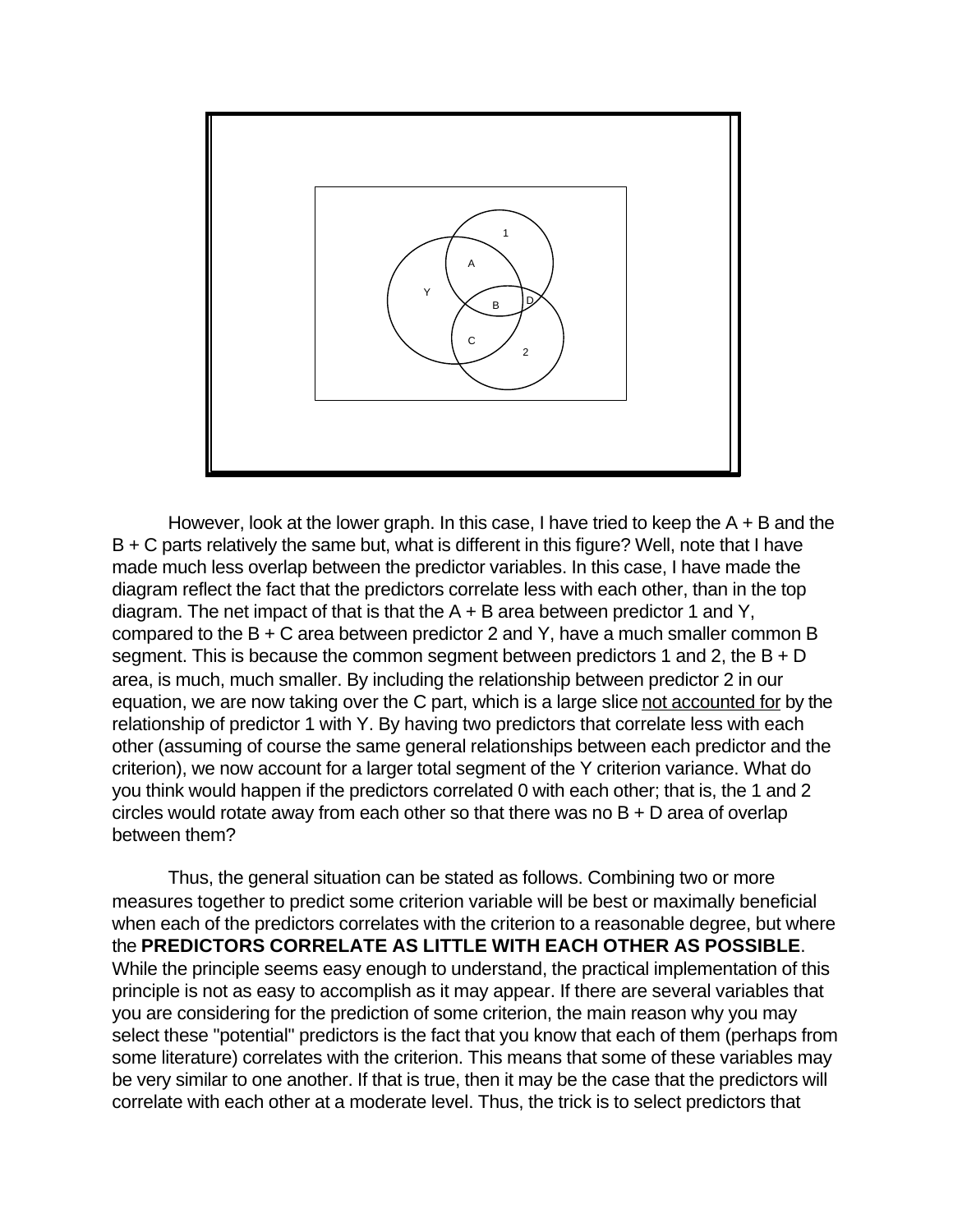correlate reasonably well with the criterion but do not correlate very highly with each other. If I had a simple rule to make this task easier for you, I would "state it", but I don't. The best suggestion I have is that a careful examination of the relevant literature will allow you to be in a better position to make good decisions about which set of predictors may be formed to best predict some criterion. "Knowing the field" is the best solution to the above dilemma.

# **Practice Problems**

Junior level math exam scores (1) and intelligence scores (2) were used to predict physical science final examination scores (Y). Here are the data.

| Math Scores IQ Phys Sci Exam |    |     |    |  |
|------------------------------|----|-----|----|--|
|                              |    |     |    |  |
|                              | 62 | 118 | 91 |  |
|                              | 63 | 109 | 89 |  |
|                              | 58 | 110 | 79 |  |
|                              | 57 | 112 | 78 |  |
|                              | 59 | 120 | 78 |  |
|                              | 52 | 110 | 72 |  |
|                              | 51 | 104 | 70 |  |
|                              | 47 | 122 | 69 |  |
|                              | 49 | 102 | 67 |  |
|                              | 50 | 98  | 64 |  |
|                              |    |     |    |  |

A. Find the descriptive statistics and intercorrelations of the variables. Which predictor is best for predicting the criterion? How much do the predictors correlate with each other?